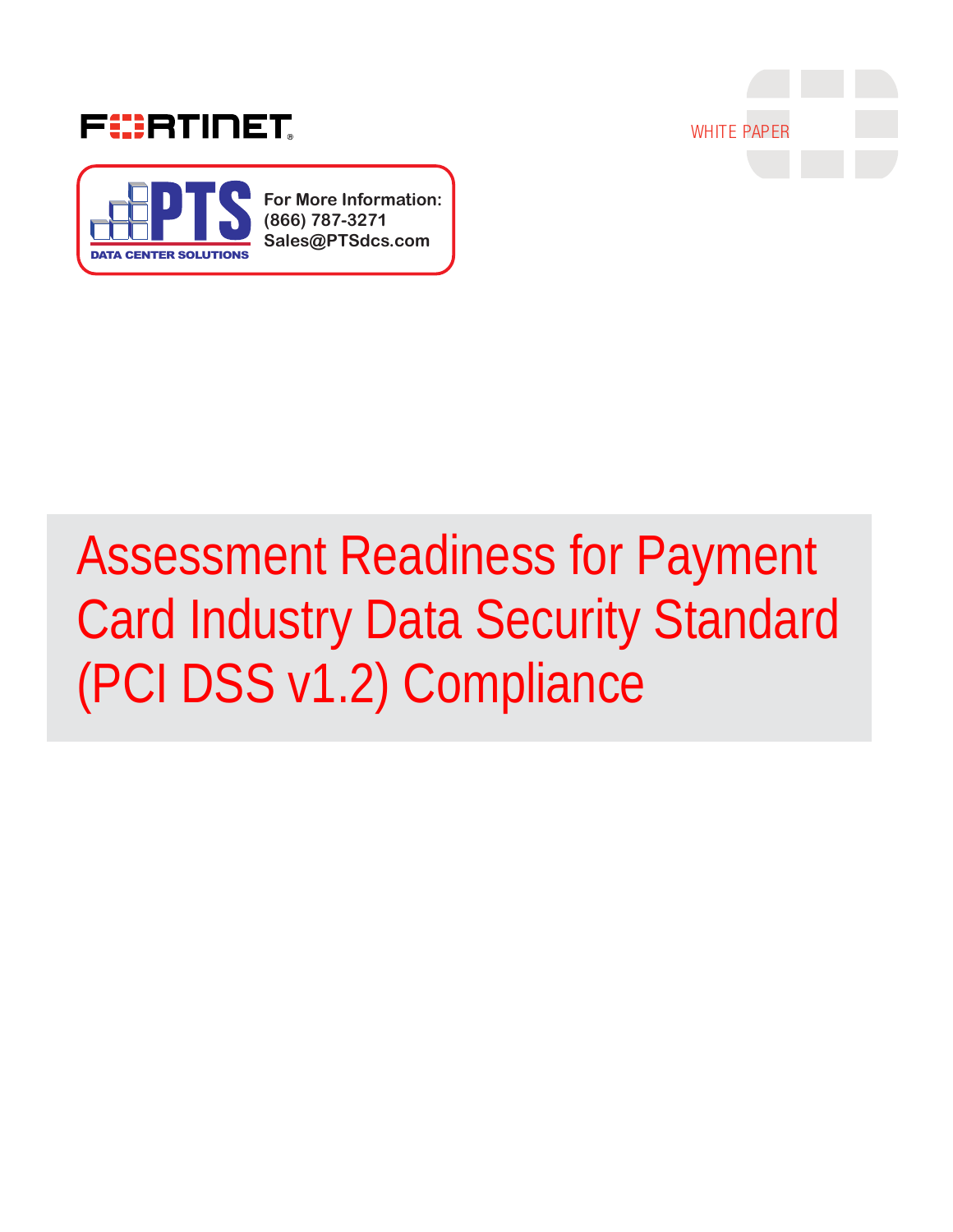# Contents

| Introduction 3 |  |
|----------------|--|
|                |  |
|                |  |
|                |  |
|                |  |
|                |  |
|                |  |
|                |  |
|                |  |
|                |  |
|                |  |
|                |  |
|                |  |
|                |  |
|                |  |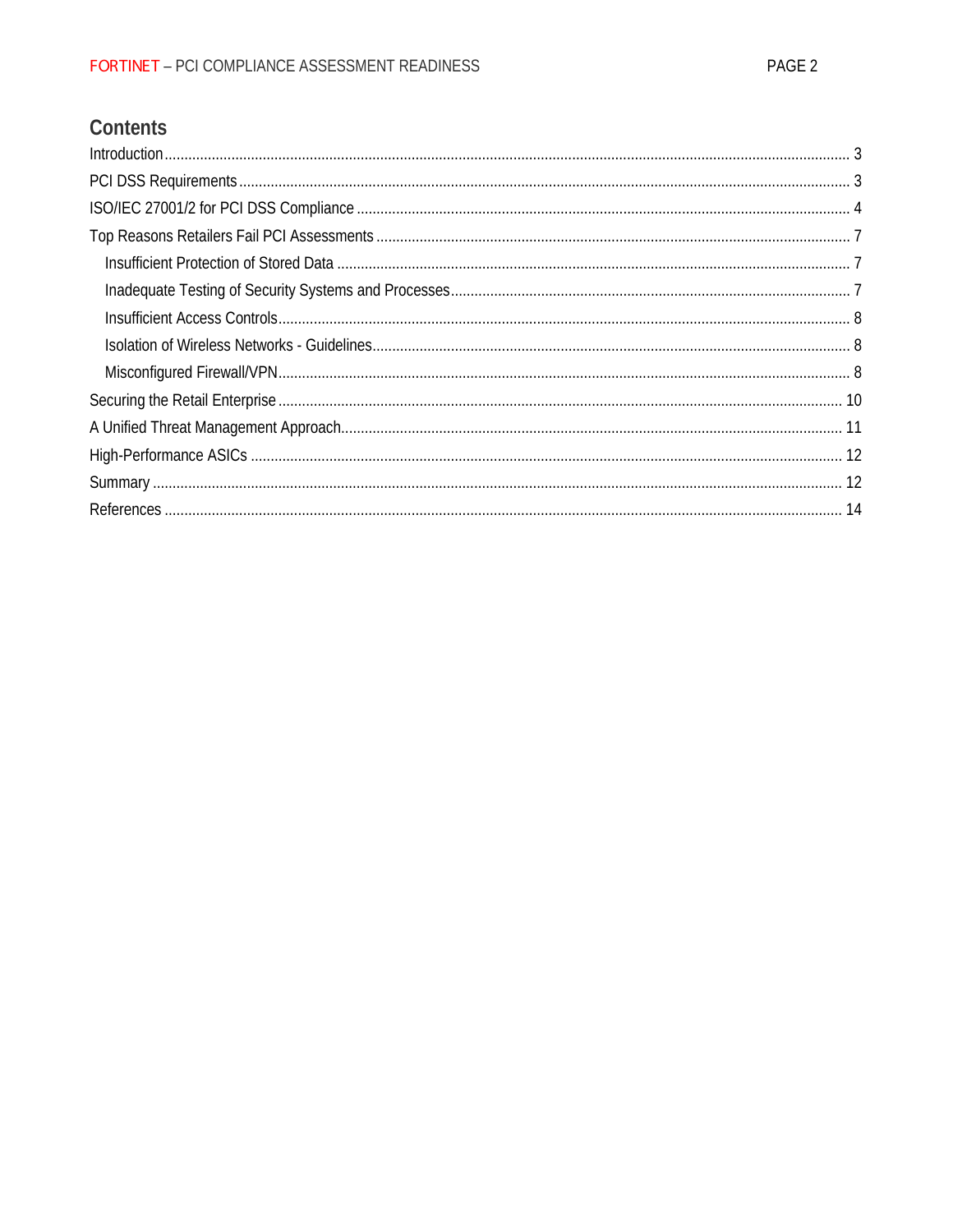### **Introduction**

Retailers that fail Payment Card Industry Data Security Standard (PCI DSS) assessments can be fined up to \$500,000. Additional penalties can range from increased assessment requirements to retraction of credit card processing privileges. Generally, retailers that process over 20,000 credit card transactions per year must fill out an annual self-assessment and conduct quarterly network scans by an approved vendor. Retailers that process over 6 million credit card transactions per year are also subject to annual on-site assessments. While on the surface the PCI standard seems straight forward, upon deeper inspection in preparation for an on-site assessment, compliance can become more complicated.

PCI DSS is an important challenge not only for U.S. Retailers, but also for any organization that holds, processes, or passes cardholder data from any of the participating branded cards, including Visa International, MasterCard Worldwide, American Express, Discover Financial Services and JCB International. For instance in Canada, to achieve compliance with the Visa Account Information Security (AIS) Program, merchants and service providers must also adhere to PCI DSS.

A few strategic security investments at the network and application layer security can significantly simplify PCI DSS compliance, while maintaining cost-efficiency. This paper highlights top reasons for assessment failure or security breach, and outlines a better way to secure your payment card infrastructure. It will discuss leveraging a Unified Threat Management (UTM) approach with an integrated Vulnerability Management (VM) strategy within an ISO/IEC 27001/2 Information Security Management System (ISMS) framework that supports critical PCI compliance criteria.

## **PCI DSS Requirements**

PCI DSS consists of 6 control objectives and 12 requirements. This standard encompasses a group of principles for security management, policies, procedures, network architecture, software design and other critical protective measures. Fortinet provides a unified multi-threat management system with solutions and professional services to simplify PCI assessment readiness.

| <b>PCI DSS CONTROL OBJECTIVES</b>                          |                                                                                                      |                                                                                                                                                               |  |
|------------------------------------------------------------|------------------------------------------------------------------------------------------------------|---------------------------------------------------------------------------------------------------------------------------------------------------------------|--|
| CONTROL<br><b>OBJECTIVE</b>                                | <b>REQUIREMENT</b>                                                                                   | <b>FORTINET SOLUTION</b>                                                                                                                                      |  |
| 1 <sub>1</sub><br><b>Build and</b><br>Maintain a           | Install and maintain a firewall<br>1.<br>configuration to protect cardholder data                    | • FortiGate integrated firewall                                                                                                                               |  |
| Secure<br><b>Network</b>                                   | Do not use vendor-supplied defaults for<br>2.<br>system passwords and other security<br>parameters   | • FortiDB vulnerability management<br>• FortiScan OS vulnerability<br>management<br>• FortiWeb web application password<br>checking                           |  |
| 2.<br>Protect<br>Cardholder                                | 3.<br>Protect stored cardholder data                                                                 | • FortiDB vulnerability management<br>• FortiWeb web application firewall                                                                                     |  |
| Data                                                       | Encrypt transmission of cardholder data<br>4.<br>across open, public networks                        | • FortiGate IPSec VPN                                                                                                                                         |  |
| Maintain a<br>3.<br>Vulnerability<br>Management<br>Program | Use and regularly update anti-virus<br>5.<br>software on all systems commonly<br>affected by malware | • FortiGate integrated AV<br>• FortiClient integrated AV<br>• FortiMobile integrated AV<br>• FortiMail integrated AV<br>• FortiGuard automated AV updates     |  |
|                                                            | Develop and maintain secure systems<br>6.<br>and applications                                        | • FortiGate integrated network<br>vulnerability scanning for remote<br>locations<br>• FortiDB vulnerability management<br>• FortiWeb web application security |  |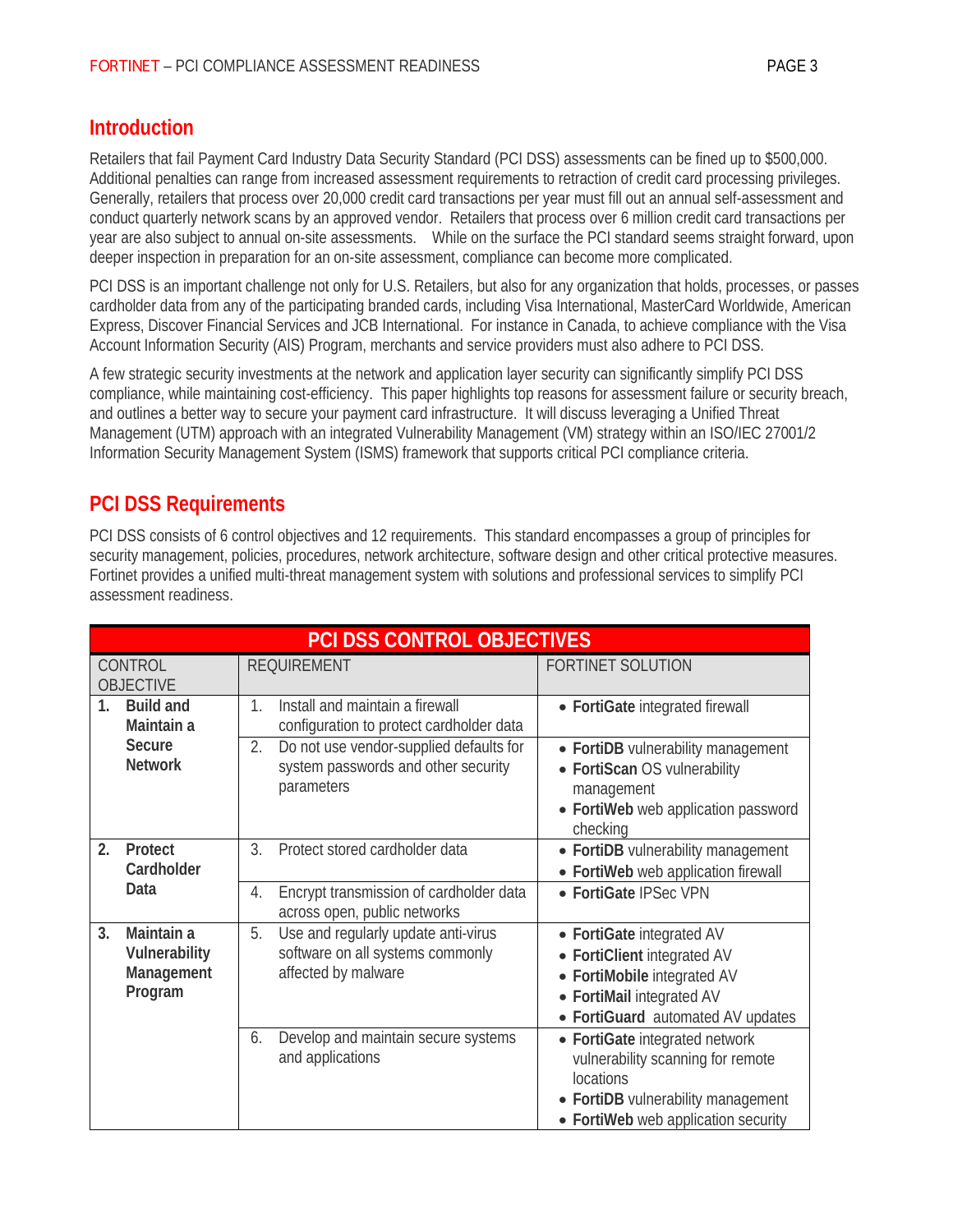|    |                                                      |                                                                              | • FortiScan OS vulnerability<br>management<br>• FortiAnalyzer network vulnerability<br>scanning for centralized locations |
|----|------------------------------------------------------|------------------------------------------------------------------------------|---------------------------------------------------------------------------------------------------------------------------|
| 4. | Implement<br><b>Strong Access</b>                    | 7.<br>Restrict access to cardholder data by<br>business need-to-know         | • FortiDB vulnerability management                                                                                        |
|    | Control<br><b>Measures</b>                           | 8.<br>Assign a unique ID to each person with<br>computer access              | • FortiGate integrated database or<br>hooks to Active Directory                                                           |
|    |                                                      | Restrict physical access to cardholder<br>9.<br>data                         | • Fortinet professional services in<br>partnership with FortiPartner VAR<br>solutions                                     |
| 5. | Regularly<br>Monitor and<br><b>Test Networks</b>     | 10. Track and monitor all access to network<br>resources and cardholder data | • FortiDB assessing and monitoring<br>• FortiAnalyzer event reporting,<br>vulnerability scanning                          |
|    |                                                      | 11. Regularly test security systems and<br>processes                         | • FortiDB vulnerability management<br>• FortiScan OS vulnerability<br>management                                          |
| 6. | Maintain an<br>Information<br><b>Security Policy</b> | Maintain a policy that addresses<br>12.<br>information security              | • FortiManager security policy mgmt<br>appliance<br>• FortiScan OS vulnerability<br>management                            |

**Figure 1:** Summary of PCI DSS v1.2 Control Objectives

## **ISO/IEC 27001/2 for PCI DSS Compliance**

When preparing for a PCI assessment, too often retailers stop after ticking through the PCI DSS checklist. While the checklist may include good detail on technical compliance and specific content to include as part of the annual submission report, ISO/IEC 27001/2 provides an overall framework that addresses important control objectives that can ultimately support consistent compliance across systems. This ISO/IEC guideline establishes a common baseline of best practices that many agree can support efforts for developing organizational security standards and effective security management practices on an ongoing basis.

The PCI DSS addresses much of the granular detail around how payment card related controls should actually be implemented, and ISO/IEC 27001/2 offers guidance on the prerequisites required for an overall security management framework. This guidance includes issues like scope definition, management commitment/sponsorship and ongoing improvement plans. Fortinet provides an established practice around ISO/IEC 27001/2 that aligns with an assessmentready PCI DSS solution.

Internationally recognized as a de-facto security standard and crafted to apply to a wide range of industries, ISO/IEC 27001/2 describes two different set of standards: (1) ISO 27001 specifying a standard

*"Selection of the Fortinet appliance was driven by a number of factors: the PCI compliance flexibility to use a single device and be able to deal with diverse requirements across a set of locations; a cost effective device that I could affordably place into locations that required minimal firewall/VPN configuration; and yet the ability to scale up with that same device to a rather sophisticated environment that had multiple network segments and required external Internet access that required a rather sophisticated design from a PCI perspective."*

*Tom Lindblom, Vice President and Chief Technology Officer, CKE Restaurants*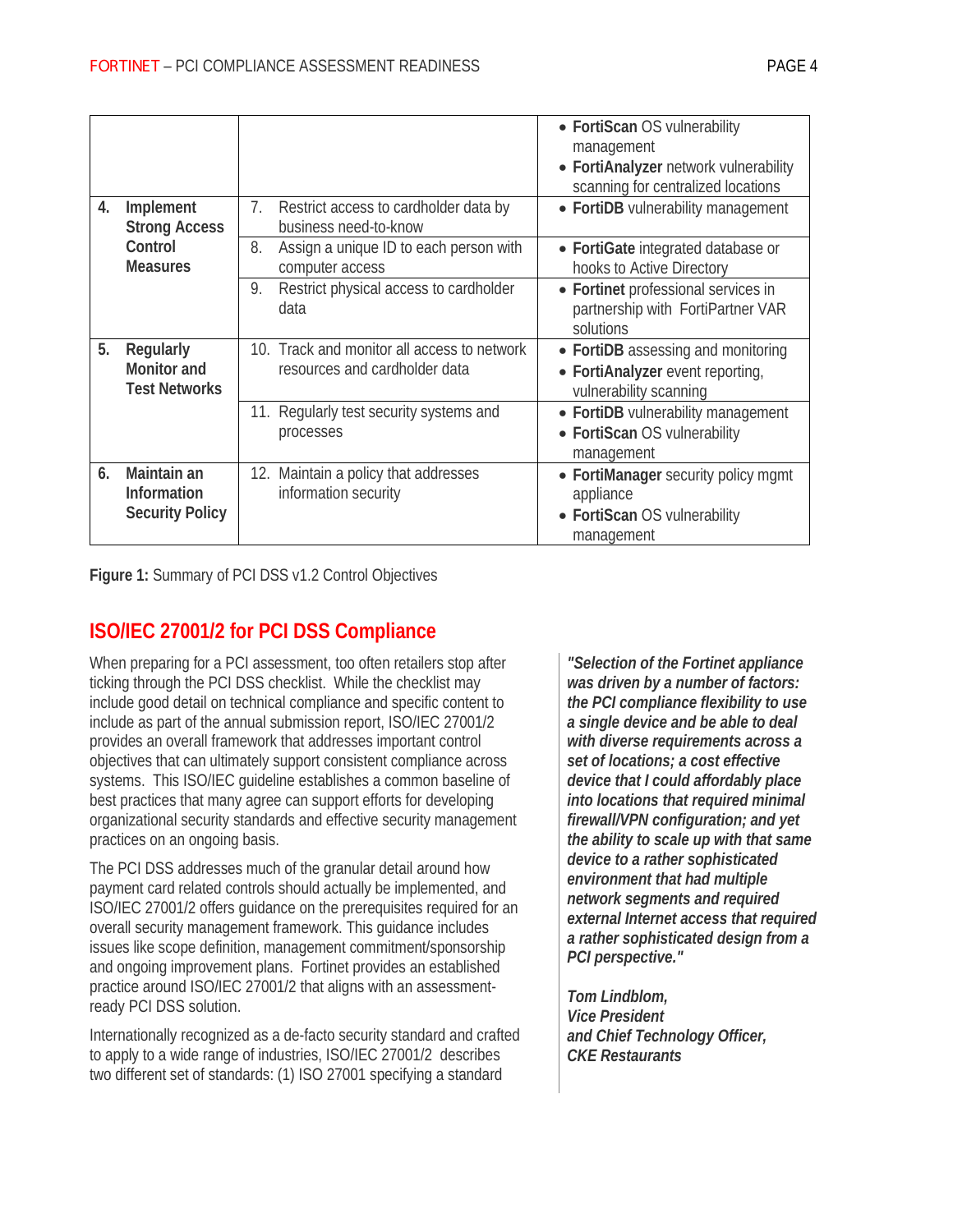for an Information Security Management System (ISMS), and (2) ISO/IEC 27002 detailing over a hundred security codes of practice for information security management, from business continuity planning and system access control to asset classification and security policies.

| <b>Mapping Fortinet Solutions to an ISO Framework</b> |                                                                                                                                                                                                                                                                         |                                                               |  |  |
|-------------------------------------------------------|-------------------------------------------------------------------------------------------------------------------------------------------------------------------------------------------------------------------------------------------------------------------------|---------------------------------------------------------------|--|--|
| <b>Compliance Requirement</b>                         | $\bullet$ PCI                                                                                                                                                                                                                                                           | $\bullet$ SOX                                                 |  |  |
|                                                       | $\bullet$ NERC                                                                                                                                                                                                                                                          | • ML 52-109                                                   |  |  |
|                                                       | $\bullet$ AGA                                                                                                                                                                                                                                                           | $\bullet$ ML-52-111                                           |  |  |
|                                                       | $\bullet$ GLBA                                                                                                                                                                                                                                                          | $\bullet$ HIPAA                                               |  |  |
| <b>Security Risk Assessment</b>                       | • FortiGate - Vulnerability assessment/management, Asset<br>Identification, Asset Classification, Network Vulnerability Scanning<br>for remote locations<br>• FortiDB - Database Vulnerability Management                                                               |                                                               |  |  |
|                                                       | • FortiAnalyzer - Vulnerability assessment/management, Asset<br>Identification, Asset Classification, Network Vulnerability Scanning<br>for centralized locations                                                                                                       |                                                               |  |  |
|                                                       | • FortiScan - Vulnerability assessment/management, Asset<br>Identification, Asset Classification, Asset Risk Value                                                                                                                                                      |                                                               |  |  |
|                                                       | • FortiWiFi/FortiAP - detect unwanted rogue wireless devices                                                                                                                                                                                                            |                                                               |  |  |
| <b>Enterprise Security Design</b>                     | • VAR Professional Services<br>• Fortinet Professional Services                                                                                                                                                                                                         |                                                               |  |  |
|                                                       |                                                                                                                                                                                                                                                                         |                                                               |  |  |
|                                                       | • Enterprise Security Architecture Design and Document.                                                                                                                                                                                                                 |                                                               |  |  |
| <b>Enterprise Security Deployment</b><br>management   |                                                                                                                                                                                                                                                                         | • FortiGate - Fully integrated UTM, including vulnerability   |  |  |
|                                                       | • FortiManager - Centralized management for FortiGate devices,<br>FortiClient agents, FortiMail messaging security, and FortiAnalyzer<br>centralized reporting<br>• FortiAnalyzer – Centralized logging, reporting and analysis, as well<br>as vulnerability management |                                                               |  |  |
|                                                       |                                                                                                                                                                                                                                                                         |                                                               |  |  |
|                                                       | • FortiClient - Multi-threat security for endpoint s                                                                                                                                                                                                                    |                                                               |  |  |
|                                                       | • FortiMobile - Multi-threat security for mobile devices                                                                                                                                                                                                                |                                                               |  |  |
|                                                       | • FortiWeb - Web application firewall                                                                                                                                                                                                                                   |                                                               |  |  |
|                                                       |                                                                                                                                                                                                                                                                         | • FortiDB - Vulnerability management for databases            |  |  |
|                                                       |                                                                                                                                                                                                                                                                         | • FortiMail - Comprehensive messaging security                |  |  |
|                                                       | • FortiScan - Vulnerability management                                                                                                                                                                                                                                  |                                                               |  |  |
|                                                       |                                                                                                                                                                                                                                                                         | • FortiWiFi/FortiAP -Secure encrypted wireless network access |  |  |
| <b>Security Awareness Programs</b>                    | • VAR Professional Services                                                                                                                                                                                                                                             |                                                               |  |  |
|                                                       | • Fortinet Professional Services                                                                                                                                                                                                                                        |                                                               |  |  |
|                                                       | Awareness Programs.                                                                                                                                                                                                                                                     | • Professionally designed, delivered, and documented Security |  |  |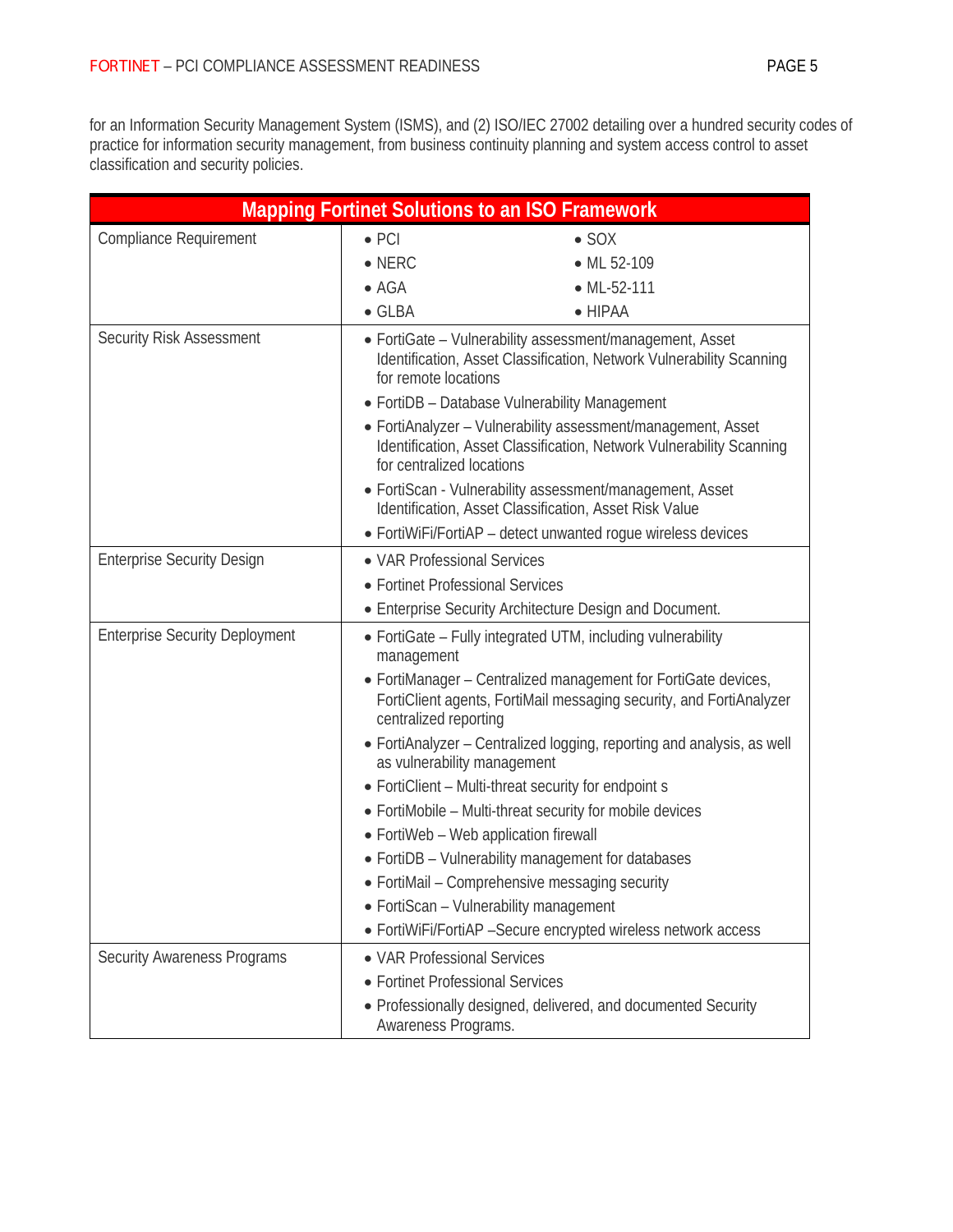| <b>Enterprise Security Information Event</b><br>Management | • FortiManager<br>• FortiAnalyzer<br>• FortiScan<br>$\bullet$ FortiDB | • FortiWeb<br>$\bullet$ FortiMail<br>• Augmented with Fortinet Alliance<br><b>Partners Security Event</b><br><b>Management Solutions</b> |
|------------------------------------------------------------|-----------------------------------------------------------------------|------------------------------------------------------------------------------------------------------------------------------------------|
| Assessment and Compliance<br>Reporting                     | • FortiGate<br>$\bullet$ FortiScan<br>• FortiManager                  | • FortiAnalyzer<br>$\bullet$ FortiDB<br>• FortiWeb                                                                                       |

#### **Figure 2:** ISO Framework Fortinet Mapping Table

There are several key themes in ISO/IEC 27001/2 relevant to PCI, including the following.

- Definition and scope, Policy Creation (PCI req. 12)
- Risk assessment, Asset Identification and Classification (PCI req. 12)
- Risk mitigation plan and control objectives (PCI req. 12)
- Statement of applicability (PCI req. 12)
- Products or solutions implementation (PCI req. 7-9)
- Logical and physical access (PCI req. 9)
- User awareness training (PCI req. 10-11) Incident response and notification system (PCI req. 10)
- Internal/external security assessment, penetration testing, vulnerabilities assessment and patching (PCI req. 5-6)
- System maintenance, patch management (PCI req. 5- 6)
- Business Continuous Planning/Disaster Recovery Testing (PCI req. 11)
- Compliance and internal assessment Reporting and Policy Enforcement (PCI req. 10)

Fortinet Professional Services address the first four ISO framework themes described above. In PCI, the first priority of most retail organizations is to understand the assets (hosts, etc.) that will be within the scope of a PCI assessment and also the assets that they need to segment away so they are not in scope. They then will need to identify those assets, do a Threat Risk Assessment and classify each of the assets (giving a risk value to each asset). The FortiScan and FortiDB appliances from Fortinet are ideal for use as tools to establish a baseline and identify and classify these assets. Later the FortiScan and FortiDB can be used for ongoing Assessment and Compliance reporting. Next steps include selection of the products that would be deployed for the PCI solution, where the 12 PCI DSS requirements come in. Fortinet helps retailers define a PCI Enterprise Security Architecture with professional services to design and document a security architecture optimal for PCI. Example architecture may include the following elements from Fortinet.

- **FortiGate** Network Scanning/Vulnerability Management for Retail locations, Firewall, Network Segmentation and Identity based policy, Mitigating controls with AV and IPS.
- **FortiManager** Change Management, Integration with ticketing systems for full documentation of changes, Policy push and Firmware upgrades. Document controls.
- **FortiAnalyzer** Operational logging or access, Firewall logging and user logging, Network Scanning/Vulnerability Management for Centralized locations, Aggregation of scan data from remote locations.
- **FortiAP & FortiWiFi** Air Monitoring and Rogue AP detection to protect against unwanted network access and data leakage as mandated by PCI DSS 1.2
- **FortiWeb** Web Application firewall for PCI clients who have internal or external Web applications, SSL offload.
- **FortiDB** Mitigating controls For retailers that cannot encrypt their database a documented control for VA and Database Activity Monitoring (DAM). Even if they do encrypt their database, this is put in as a control.
- **FortiScan** Internal scanning of clients for purposes of Real-time Threat Risk Assessment and mitigating controls.

Fortinet Professional Services and Training Services provide creation of process and policy ensures ongoing compliance with Training of staff specific to the operation and maintenance of the overall solution for an ongoing PCI aligned ISO framework.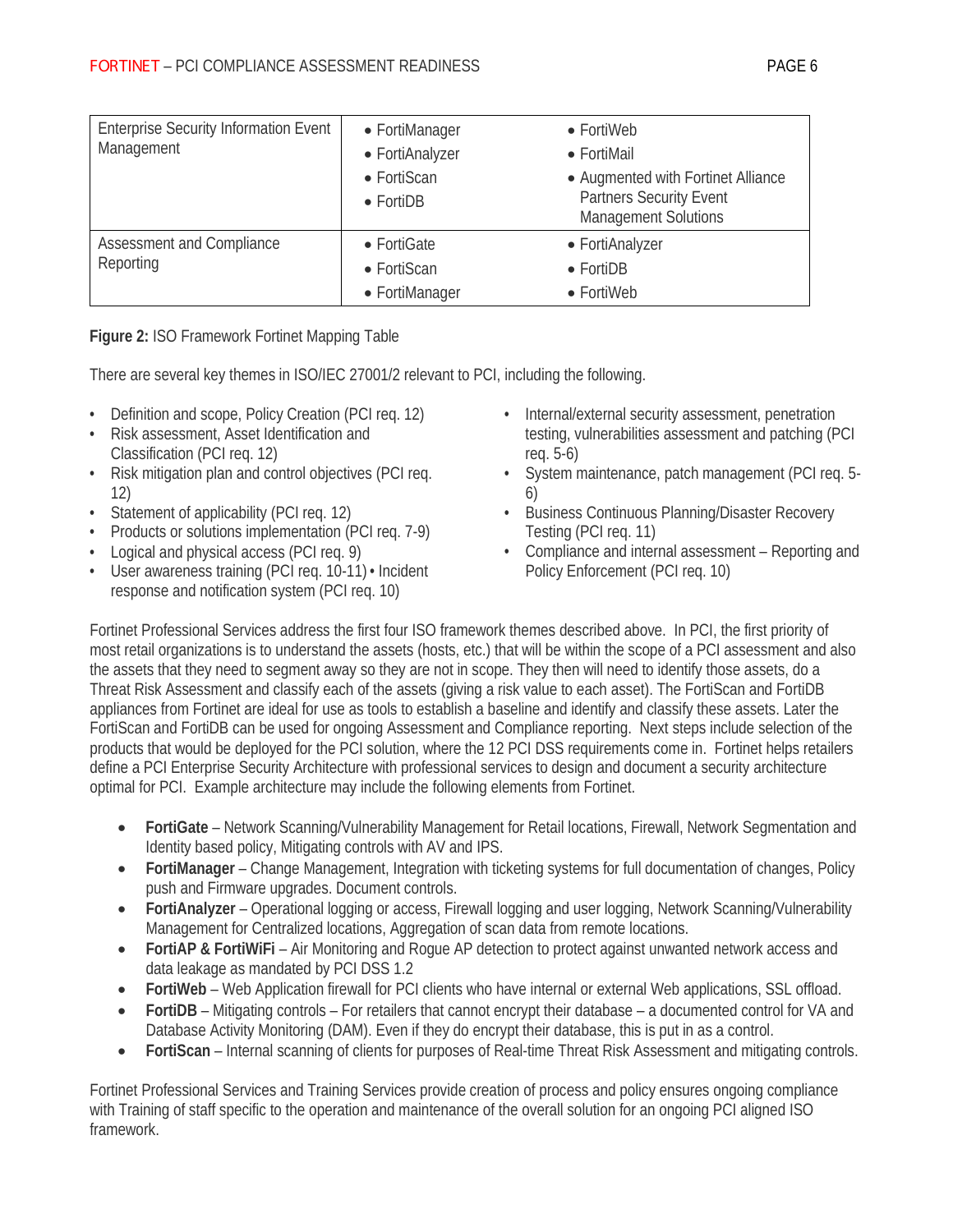## **Top Reasons Retailers Fail PCI Assessments**

Although in most cases retailers that fail an assessment have failed multiple requirements, some of the top requirements that retailers tend to fail most often are reviewed below. These common reasons for PCI assessment failure can be avoided without an infrastructure overhaul.

#### **Insufficient Protection of Stored Data**

Retailers frequently run into trouble when they store cardholder data. Insufficient protection of stored data goes to PCI DSS requirement #3 – Protect stored cardholder data. Although as a best practice retailers are advised NOT to store unnecessary cardholder data beyond receiving the authorization code, many do. They may find it easier to store this cardholder data for recurring bills such as subscription services, for instance. Although in most cases the risks of storing cardholder data outweigh the benefits. In some cases retailers fail to effectively isolate the data from less secure parts of the network. In other cases retailers fail to properly encrypt that data. This data needs to be encrypted throughout the entire process. Inconsistent or incomplete encryption is a common issue as encryption may be protecting data in one part of the network, but not in another.

Though even with the right amount of network segmentation and encryption, there still may be potential issues once the data is stored in a database. Typically these issues are related to access control and monitoring as required by #10 – Track and monitor all access, in addition there may be underlying vulnerabilities in the database server software itself. If retailers still choose to store data beyond receiving authorization codes, solutions like FortiDB vulnerability assessment/management and monitoring and the FortiWeb web application firewall, can play important roles in keeping stored data safer. The FortiWeb SSL offload feature for instance provides an acceptable means of accelerating traffic by offloading SSL traffic to a separate device designed specifically for SSL acceleration or SSL termination, This technique is safer as web servers no longer need to touch the encrypting and/or decrypting process traffic. Offloading SSL termination also increases the number of connections that can be handled for clusters of SSL VPNs. FortiGate IPSec VPN can help with encryption as related to requirement #4 – Encrypt transmission of cardholder data across open, public networks. Innovative features in FortiGate like SSL Inspection bring an added layer of protection by checking for Trojans and other malware that may be hiding in protected SSL traffic.

#### **Inadequate Testing of Security Systems and Processes**

While many retailers do successfully implement sufficient security controls, they sometimes fail when it comes to testing. Inadequate testing goes to PCI DSS requirement #11 – Regularly test security systems and processes. This issue is related to requirement #10 - Track and monitor all access to network resources and cardholder data. Some retailers who fail their PCI assessment do so because they have no monitoring in general or no assessment trail at all. Having inadequate or no network activity logs, for instance, comes up all too often. Without good logging, it may be nearly impossible to spot hacker activity attempting to access credit card data. Lack of regular scans for software vulnerabilities and abnormal activity can also be of concern.

FortiDB vulnerability assessment/management offers comprehensive database testing and FortiScan operating system (OS) vulnerability management reviews operating systems and network servers and assists with patch management. PCI DSS 1.2 enhanced requirement# 5.2 to include all operating system types in the sample of system components for testing procedures. In addition to database monitoring and assessing with FortiDB, FortiAnalyzer event reporting helps retailers track access to network resources. This kind of review is also important for Web applications that touch cardholder data. Web application firewalls like FortiWeb can mitigate such risk. FortiWeb supports compliance with the Open Web Application Security Project (OWASP) "Top 10" relating to sub-requirement 6.5 – Develop all Web applications based on secure coding guidelines such as the OWASP guidelines and sub-requirement 6.6 – Ensure that all Web-facing applications are protected against known attacks by either having application code reviewed by a specializing organization or "Installing an application-layer firewall in front of Web-facing applications." By some estimates, Web application vulnerabilities account for the largest percentage of compromise cases, including applications that are vulnerable to SQL Injection and other attacks.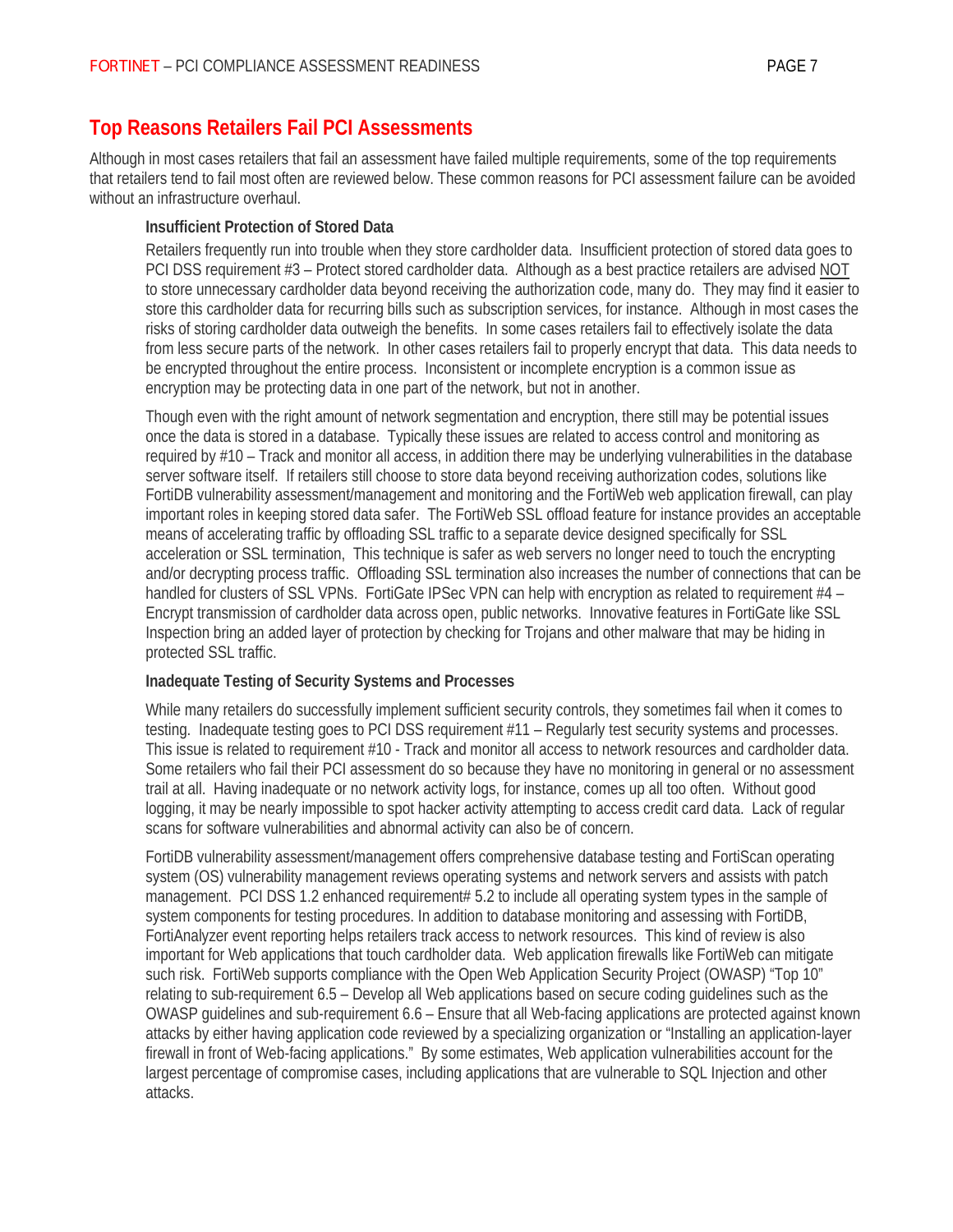#### **Insufficient Access Controls**

According to one study, more than 80% of all cases related to data breach involve insider negligence, not necessarily involvement. Thus, it is important to add controls even for privileged users who access the network, databases and applications. There also tends to be a number of poor password management cases for assessment failure, for example, use of a Web-based program to remotely manage POS device systems with a common user ID and password. Moreover, poor Web application coding can result in weak password control. FortiGate integrated database or hooks to Active Directory help with requirement #8 - Assign a unique ID to each person with computer access. FortiWeb also enforces some level of password checking, ensuring that password fields have to have a mix of alpha/numeric as related to requirement #2. FortiDB vulnerability assessment/management, assessing and monitoring with features like Separation of Duties help support requirement #7 - Restrict access to cardholder data by business need-to-know.

#### **Isolation of Wireless Networks - Guidelines**

Following headlines of wireless hackers raiding retailer POS systems, the presence of wireless networks can raise compliance concerns – even when no credit card transactions go over those wireless networks. In fact many of the new enhancements between PCI DSS 1.1 and 1.2 deal with wireless issues, for example:

- PCI DSS requirement# 2.1.1 was clarified to specify that the requirement applies to wireless environments and deleted references to specific wireless technologies like WEP in order to emphasize using strong encryption technologies for wireless networks, for both authentication and transmission.
- Requirement# 4.1.1 prohibited WEP for new wireless implementations after March 31, 2009 and for current wireless implementations after June 30, 2010.
- Requirement# 11.1 was re-focused on testing for the presence of wireless access points and added an option to implement wireless IDS/IPS.
- Requirement# 12.3 was changed to include "remote access technologies, wireless technologies, removable electronic media, email usage, internet usage, laptops and personal data/digital assistants (PDAs)" in the list of critical employee-facing technologies to address.

Assessors may require some tightening and segmentation of the wireless environment to further isolate any wireless networks from the rest of the network. FortiWifi, a line of wireless security gateways from Fortinet, provide an added layer of protection for retailer hosted wireless networks. In fact they can be used to create multiple separate virtual wireless networks, each with its own level of security and requisite firewall policies.

#### **Misconfigured Firewall/VPN**

Although having a Firewall/VPN solution with antivirus may seem like an easy checkbox to fill for an assessment, a number of retailers failed to meet requirement #1 - Install and maintain a firewall configuration to protect cardholder data. This is often due to misconfiguration. Solutions like FortiGate appliances that plug-in to the network with little tuning simplify the process. Best practices recommend frequent updates.

### **Securing Retail Outlets – Branch in a Box**

Especially with new specifications adding requirements for on-site assessments of smaller merchants, finding a streamlined solution to secure even small outlets that process credit card transactions is important. Aside from potentially failing security assessments, security breach of private financial information when card holders present their personal data at the point of sale (POS) may be the worst case scenario for retailers implementing PCI DSS compliance to avoid. Whether an established enterprise or just starting out, being a credit card merchant authorized to accept credit cards for payment of goods and services opens the door to a whole set of new security challenges.

A credit card is swiped, a dollar amount is entered and your customer's cardholder data is transmitted electronically via an authorization request. It seems simple until you consider headlines like, "T.J. Maxx Breach Costs Hit \$17 Million" with expected losses of 3 cents per share from the theft of over 45 million credit cards by wireless hackers breaching PCI systems at retail outlets. Some estimates put the average cost of a data breach at \$202 per record for U.S. retailers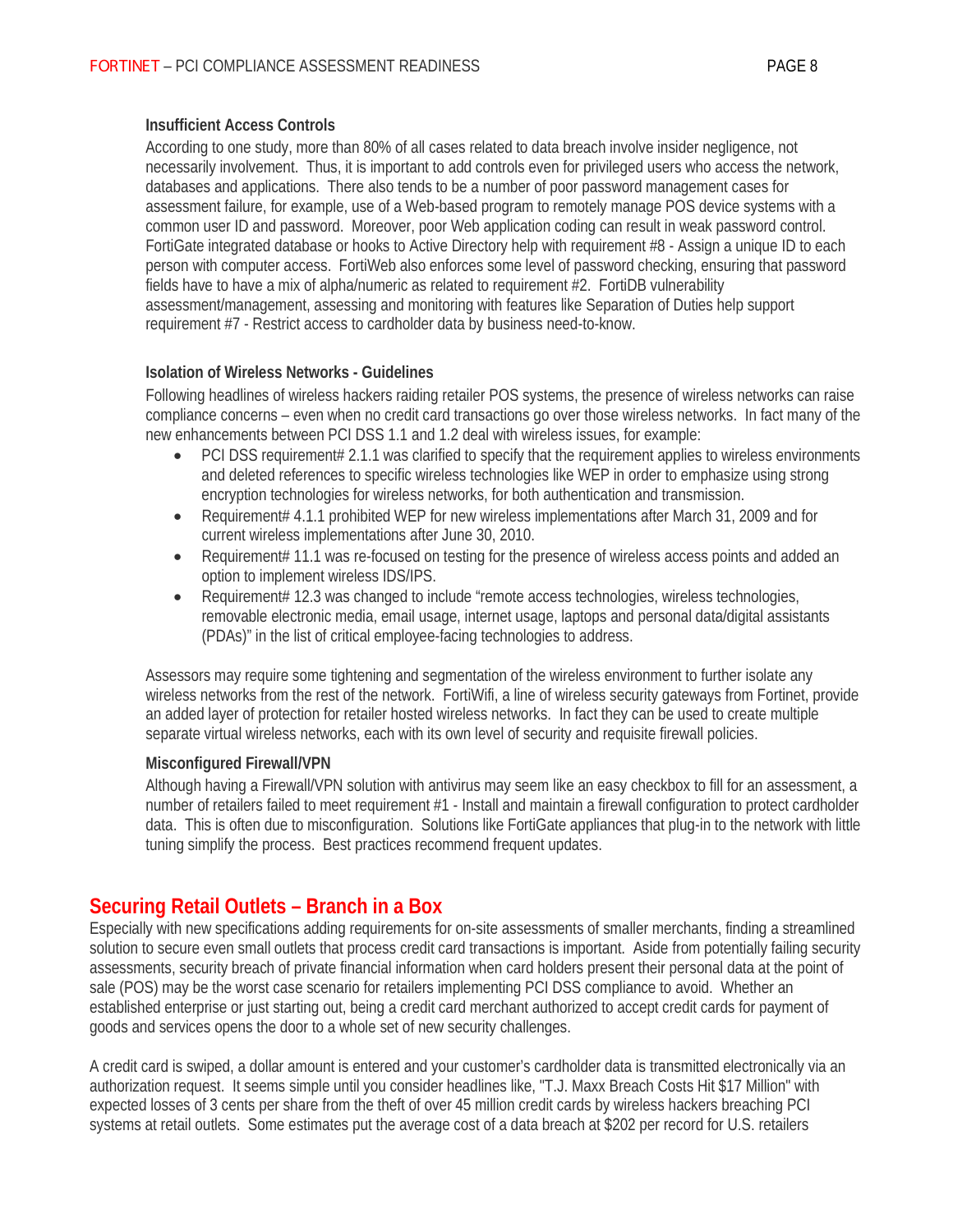annually. As attackers become increasingly sophisticated in the pursuit of profit, retailers must remain vigilant in taking the proper security measures, while balancing cost efficiency. PCI standards support this effort and industry leading network and data application security solutions like those from Fortinet help Retailers stay ahead of the hacker sophistication curve to avoid the PCI security pitfalls that have lead to assessment failures and expensive security breaches that damage reputations and dampen sales. Fortinet provides an easy solution to secure retail outlets with FortiWifi.



**Figure 3:** Example of Retail Store Infrastructure

Retailers can ease their PCI security work when it comes to finding a single device for a retail location able to support over 10 different store level applications, including broadband / routing, point-of-sale, video surveillance, guest WiFi, digital signage, traffic counters, manager/training workstations, kiosks, district manager laptop and inventory management systems. The Fortinet FortiWifi solution, a.k.a., "Branch in a Box," is the driving force behind the powerful return on investment (ROI) model that makes the Fortinet PCI compliancy solution so compelling.

FortiWifi easily ties into the overall network security structure as shown in the following network diagram. While many midsized retailers may not have small branch office locations, almost all have distribution centers.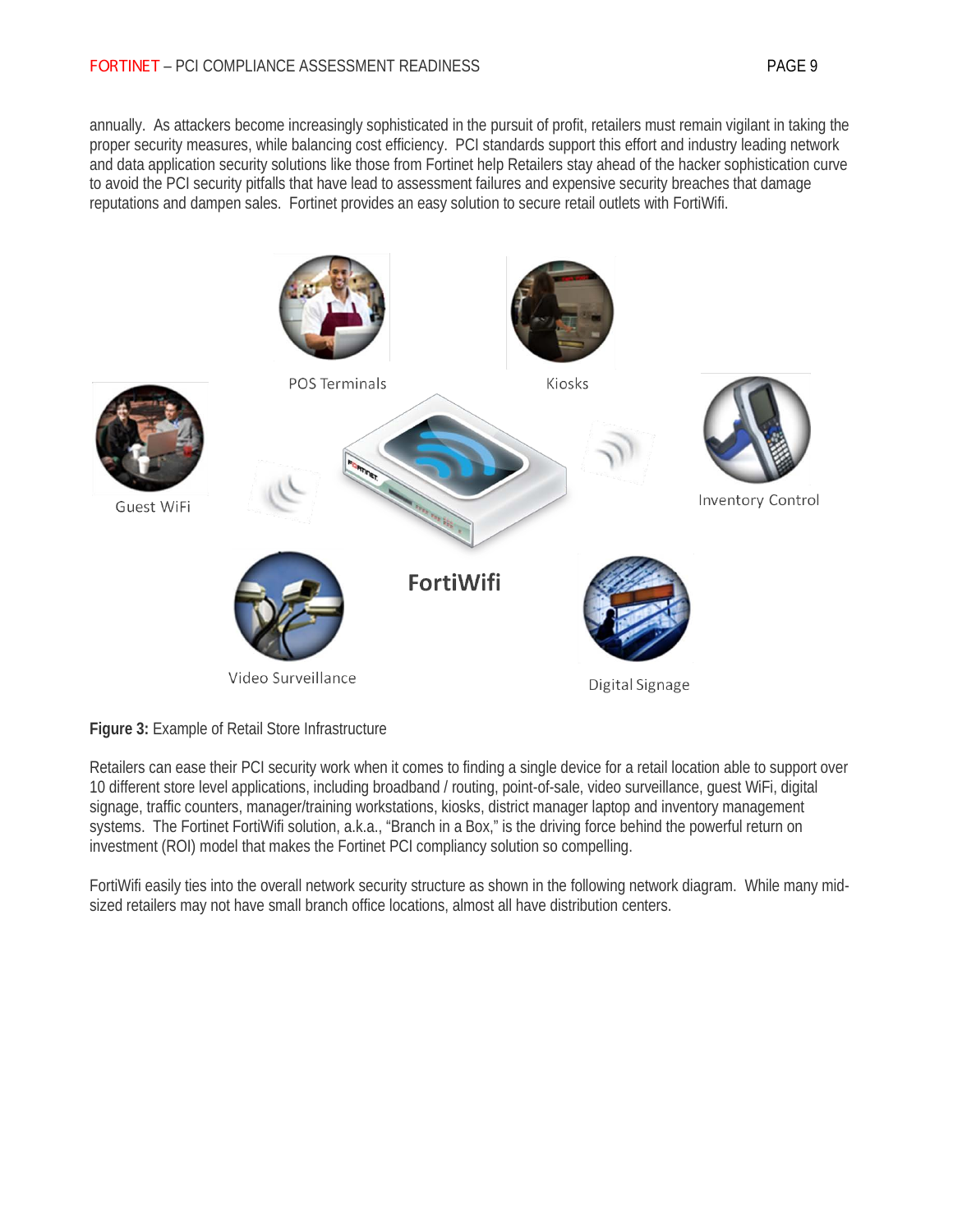

**Figure 4:** Overall Network Diagram of FortiWifi

# **Securing the Retail Enterprise**

The following deployment example illustrates network segmentation and multi-layered security from the network to the application and database to the client, with logging, reporting, analysis, and vulnerability management. The challenge for enterprise and smaller retailers alike is to meet or exceed security compliance standards to thwart potential attacks, while balancing performance and total cost of ownership (TCO) interests.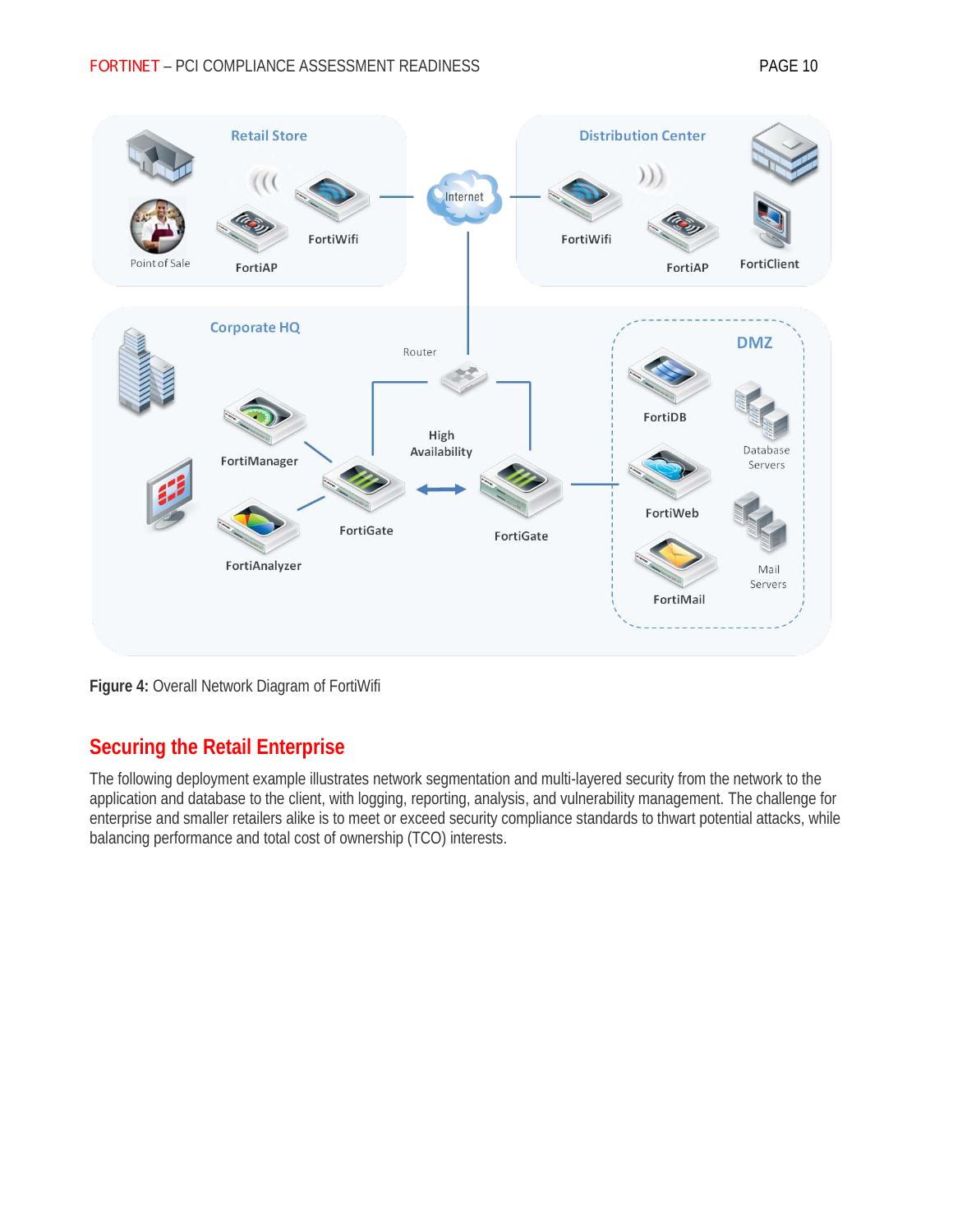

#### **Enterprise PCI Security with Fortinet Solutions**

**Figure 5:** Fortinet PCI DSS Deployment Scenario

## **A Unified Threat Management Approach**

A key tactic for PCI security is to put in mitigating controls by applying segmentation of inside perimeters with isolation technologies. Additionally, since some facilities may be in remote locations with little or no permanent staff, out-of-band access is required with firewall/VPN solutions to resolve problems when in-band access has failed. Key preventative strategies include firewall/VPN to establish security perimeters, network segmentation and group-based authentication, as well as implementation of antivirus controls and intrusion prevention systems (IPS). The deployment of these types of technologies in single point products may amount to six or more separate security devices, which may prove cost prohibitive to the electrical producer. Point product solutions can be difficult to manage, requiring multiple management interfaces, with no integration between vendors and no single vendor for issue resolution. Point products are expensive to deploy and maintain with multiple vendor contracts and renewal schedules, costly support licensing, data resource allocation (power, rack space, cooling) and multiple inspection steps that may tax network performance. Furthermore, lack of integration may lead to reduced security. Since retail POS and related control systems need to be readily available at all times, availability of these systems is one of the most critical aspects of any secure network architecture. Therefore, the deployed solutions in most circumstances would be configured in a high-availability scenario, further increasing complexity and costs.

While it is difficult (and expensive) to manage six or more different point product security devices with limited integration in a network that has to be highly available, a streamlined Unified Threat Management (UTM) platform that integrates firewall/VPN, intrusion prevention and antivirus features running in high availability mode protects control systems more efficiently. A UTM approach reduces the number of vendors and appliances, provides comprehensive security, minimizes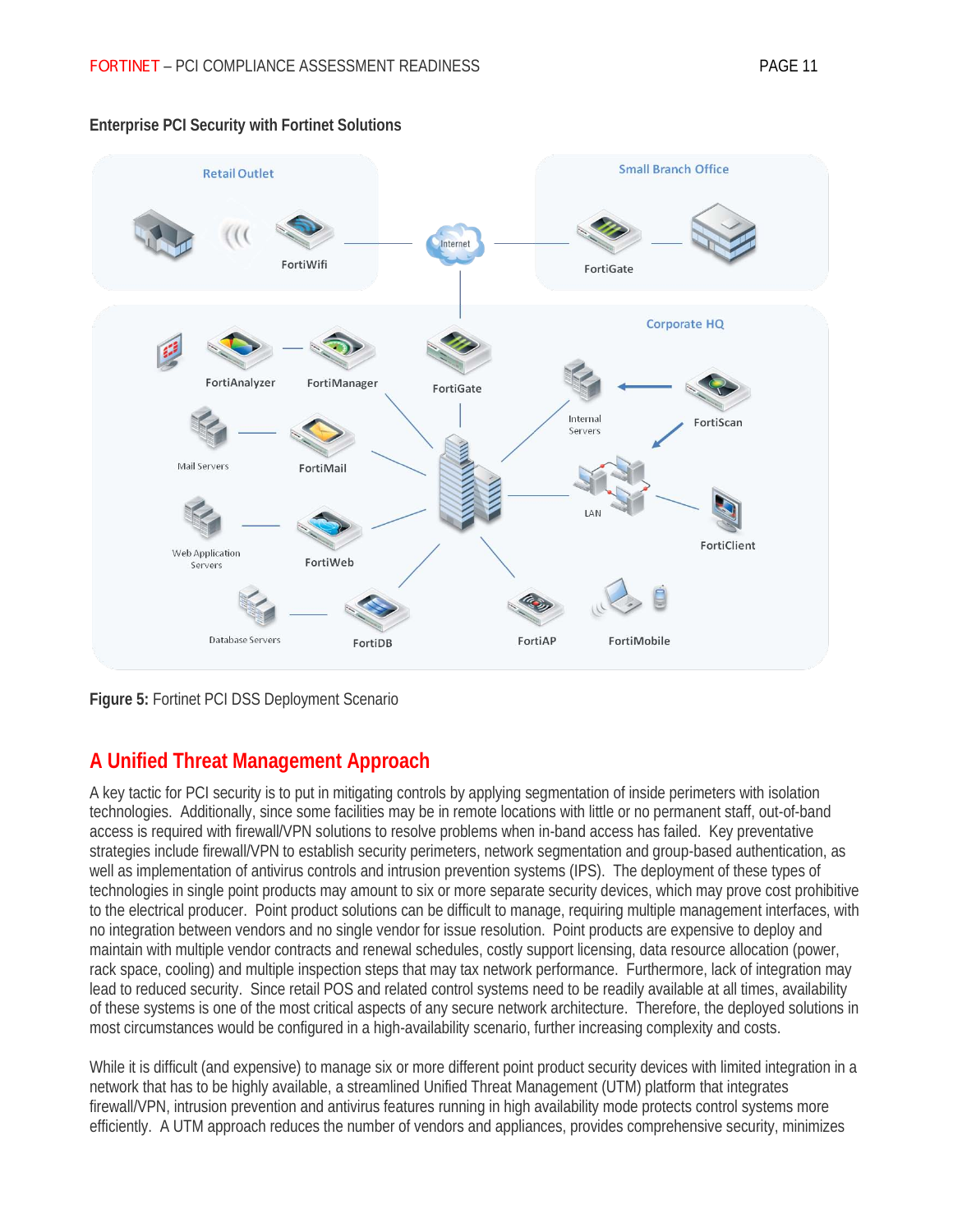down-time from individual threats, simplifies security management, improves detection capabilities and coordinates alerting, logging and reporting. Integration of advanced features like Application Control from the network down to the client level with centralized management and reporting gives retailers granular visibility and control to enforce security policy.



**Figure 6:** Point solutions vs. Unified threat management

## **High-Performance ASICs**

Fortinet provides a UTM platform delivering high-performance and best-of-breed network security through intelligent integration in FortiGate™ appliances with custom ASIC (Application Specific Integrated Circuits) based silicon processing hardware for high-speed networks. Fortinet contributes to the effective security and scalable performance provided by a UTM solution with specialized hardware, software and evolving security content. Fortinet's strong commitment to independent certification helps to ensure validated security functionality. The unified approach allows for comprehensive security reporting with output log/report information in a common format – a core component for any large organization.

This new generation of network processor can be programmed with current firewall and IPS policy to filter traffic, detect protocol anomalies and expedite traffic delivery at the interface level— without burdening the rest of the system. When traffic bypasses other portions of the system, state information and not the actual packets can be communicated to alleviate general purpose processor congestion to further improve performance. These levels of performance are critical as networks are upgraded to take advantage of increasingly faster LAN and WAN standards, such as 10-Gigabit Ethernet and beyond.

FortiASIC content processors are specifically engineered to perform high-speed comparisons of objects to known threat patterns and only contain scanning logic in hardware. The threat pattern data and signatures, which are constantly updated by the FortiGuard Distribution Network are stored in memory and not in the hardened ASIC.

### **Summary**

FortiGate™ UTM solutions employing custom ASIC-based processing hardware are able to accommodate high-speed networks, such as internal network segments, and are able to secure and process traffic as close to line rate as possible. In order to achieve the most benefit and offer the highest levels of security effectiveness and efficiency, complete integration of specialized hardware with software and security content is essential. Fortinet Enterprise Security including FortiGate, FortiManager, FortiAnalyzer, FortiClient, FortiMobile, FortiWeb, FortiDB, FortiMail and FortiScan and Professional Services provides a complete solution. Fortinet simplifies network security assessment-ready PCI compliance without sacrificing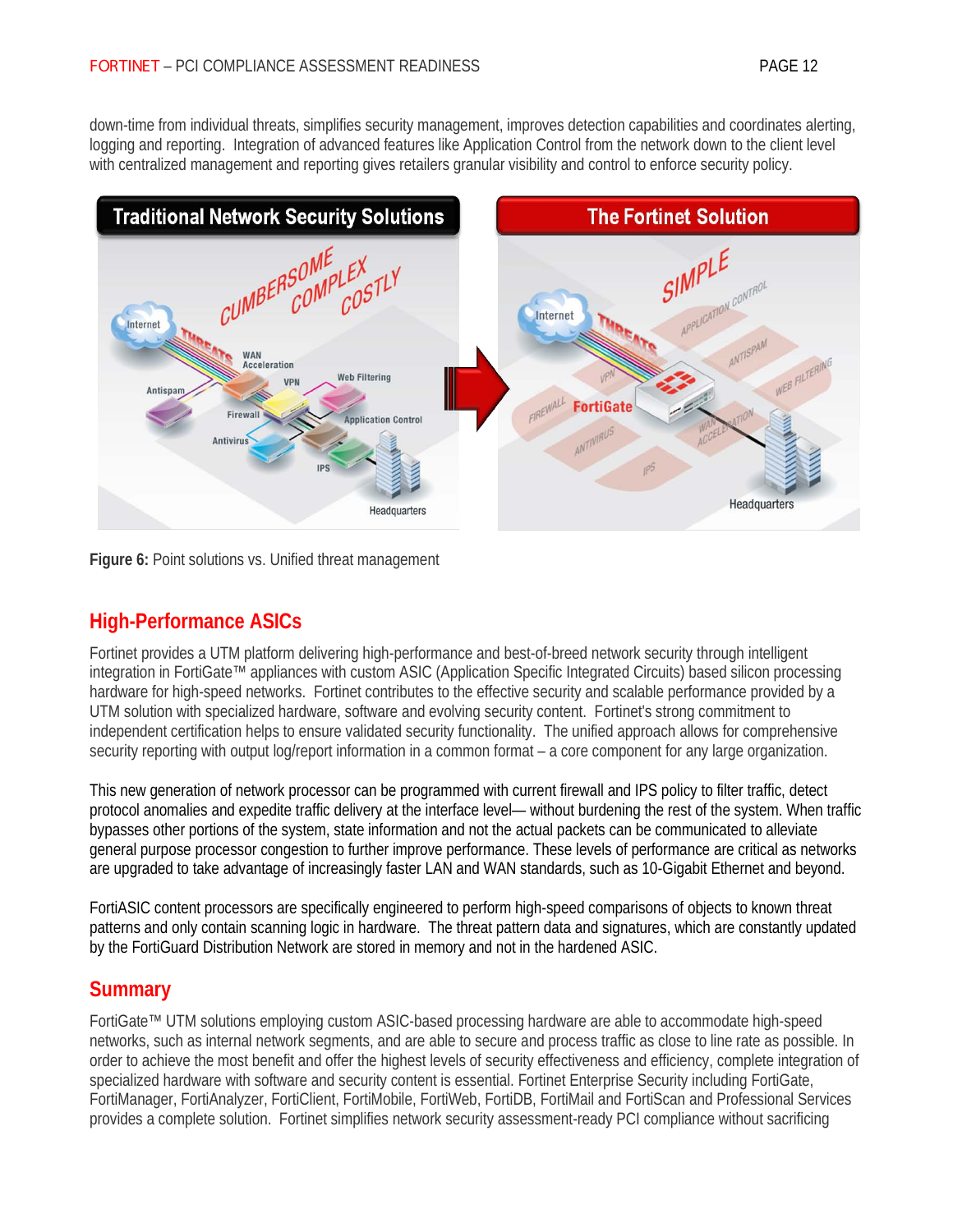performance. Retailers can ease the process of PCI DSS assessment-readiness with an ISO security framework and unified threat management approach.